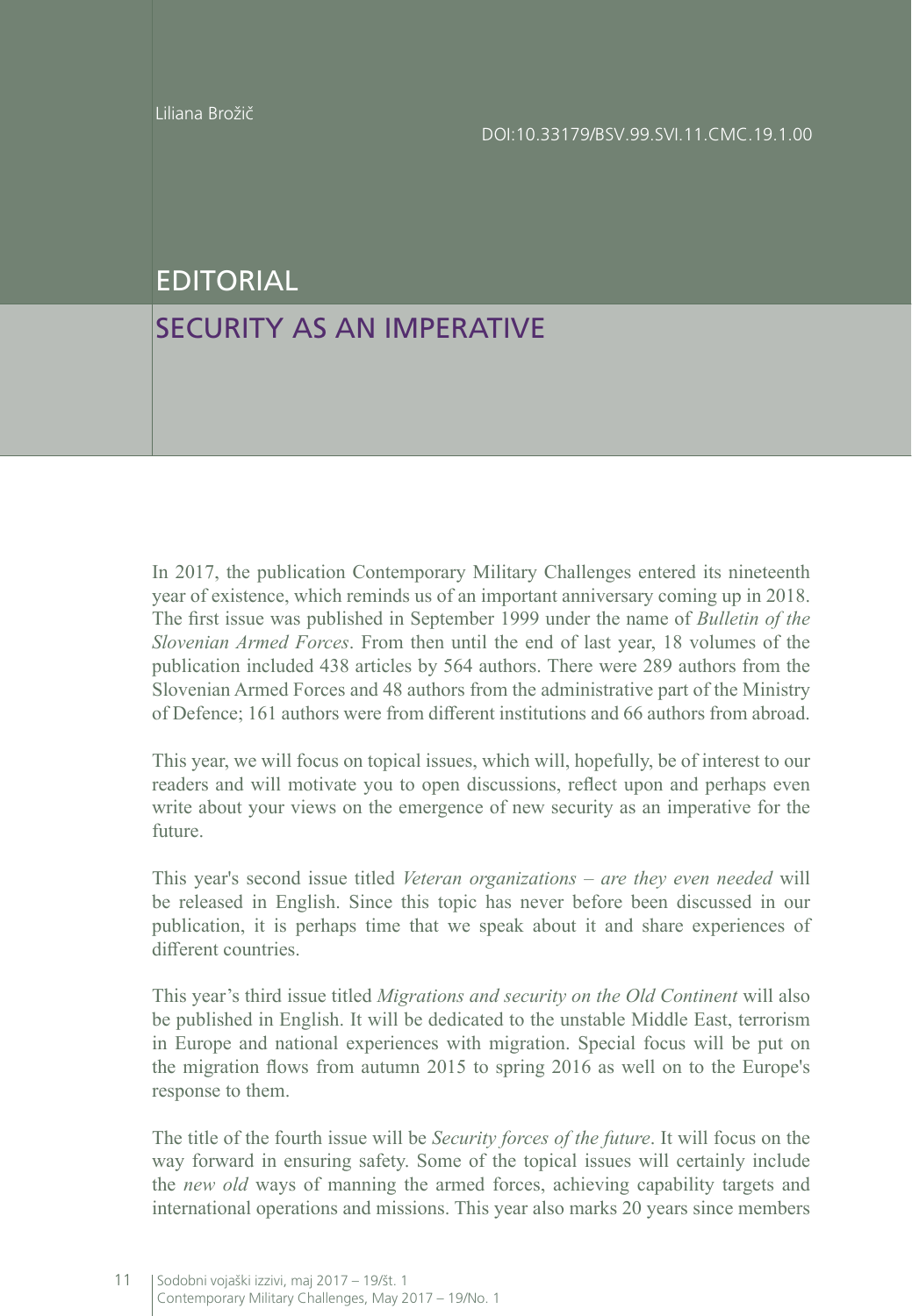of the Slovenian Armed Forces have joined an international operation for the first time. It was Operation Alba in Albania. Since then, they have participated in numerous operations and missions throughout the world.

The year 2017 will undoubtedly also be marked by the findings of the 2016 Strategic Defence Review, and the tasks arising from it. The chapter referring to the strengthening of the defence capability and resilience defines the primary objective of further development of the defence system and defence capacity of the Republic of Slovenia, which arises from the findings of the strategic review. The authors of the document classified them as follows: provision of the country's defence capabilities, enhancing the resilience of the state and society to security threats, improving the preparedness and sustainability of the Slovenian Armed Forces, and achieving of common goals and commitments in the framework of the EU and NATO.

It is our firm belief that the articles in this issue of the Contemporary Military Challenges titled *Security as an imperative* can contribute to the goals set out in the Strategic Defence Review.

*Defence planning – vital policy instrument in supporting a nation's defence needs* is the title of the article written by **Pavel Vuk**. In the final part of the article, the author writes that the main question of the politics when discussing future defence needs of a county from the perspective of limited economic ability should always focus on defence planning. It should primarily attempt to find the answer to the fundamental question of whether the proposed plan will offer adequate answers to the future national defence needs.

**Nina Raduha** and **Pavel Vuk** are the authors of the article *Crisis management in the field of defence, with emphasis on the Slovenian Armed Forces*. They open the polemics and point out that the concern raised in this area is associated with a prestigious mentality of key decision-makers regarding the integration of the Slovenian Armed Forces in crisis situations. This often results in its belated activation or undersized scope.

In this issue, **Viktor Potočnik** concludes his trilogy on the fourth generation warfare. The title of his article is *Fourth generation warfare, Part 3: New SAF concept of operations in fourth generation warfare*. The author dedicates the conclusion of his article to the areas of education, training, organization, structure, and manning of the Slovenian Armed Forces. His final thoughts also include a view that the preparation of the necessary changes and a reflection on them do not require special resources; however, they do require intensive communication of the Slovenian Armed Forces with the politics and the society, which should be based on professional grounds.

Conceptual definitions of military education and training have been discussed by **Vinko Vegič** in his article titled *Basic officer training in European Union countries – seeking answers to contemporary requirements*. He has prepared a comparative